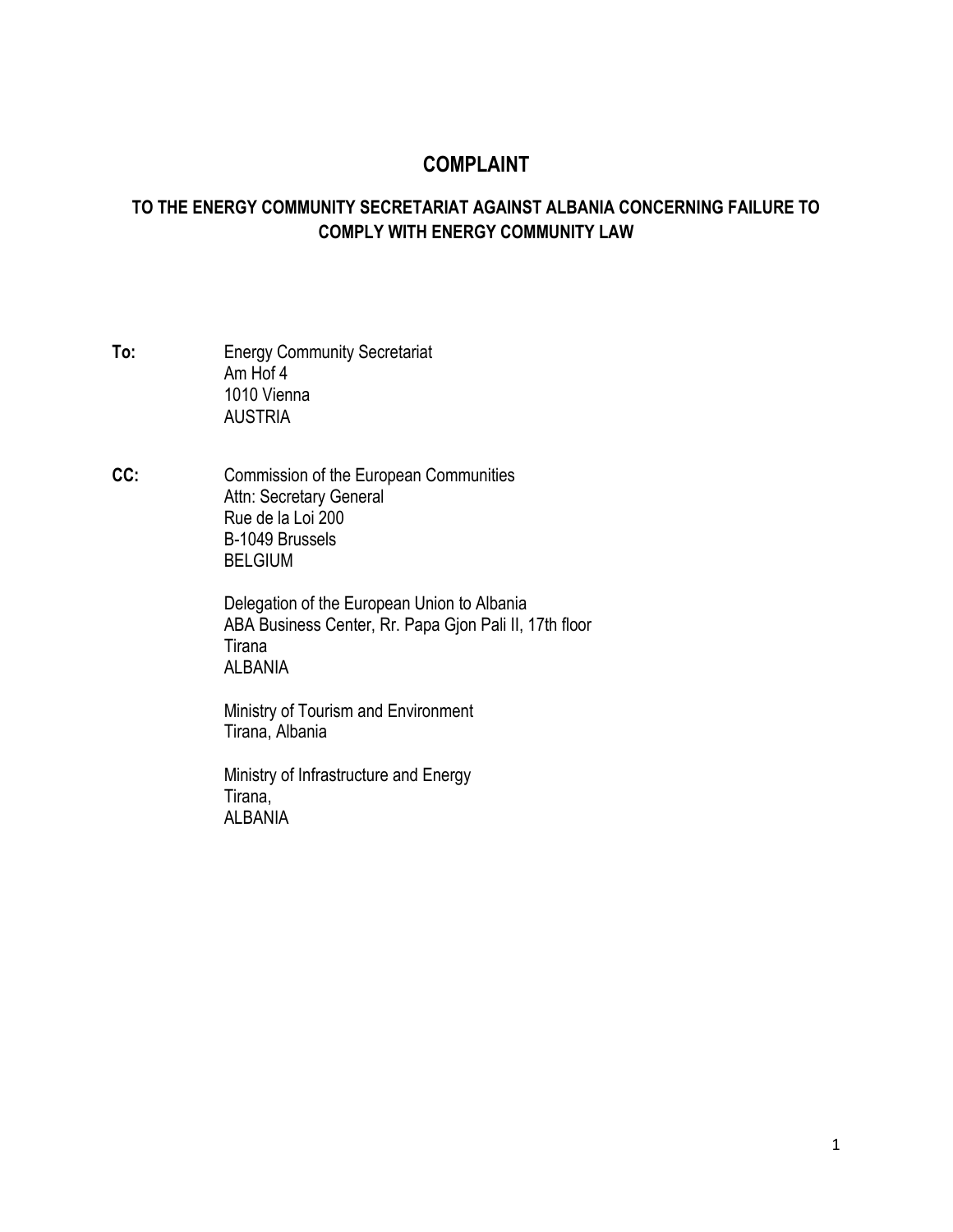## **COMPLAINT**

# **TO THE ENERGY COMMUNITY SECRETARIAT AGAINST ALBANIA CONCERNING FAILURE TO COMPLY WITH ENERGY COMMUNITY LAW**

| 1. Name of the complainants:                                                                                                                                | 1. Name of the complainants:                                                                                                            | 1. Name of the complainants:                                                                       |
|-------------------------------------------------------------------------------------------------------------------------------------------------------------|-----------------------------------------------------------------------------------------------------------------------------------------|----------------------------------------------------------------------------------------------------|
| EcoAlbania                                                                                                                                                  | EuroNatur                                                                                                                               | <b>RiverWatch</b>                                                                                  |
| 2. Represented by:                                                                                                                                          | 2. Represented by:                                                                                                                      | 2. Represented by:                                                                                 |
| Mr. Olsi Nika                                                                                                                                               | Mr. Gabriel Schwaderer                                                                                                                  | Mr. Ulrich Eichelmann                                                                              |
| 3. Nationality                                                                                                                                              | 3. Nationality                                                                                                                          | 3. Nationality                                                                                     |
| Albanian                                                                                                                                                    | German                                                                                                                                  | German                                                                                             |
| 4. Address of the Registered<br>Office:                                                                                                                     | 4. Address of the Registered<br>Office:                                                                                                 | 4. Address of the Registered<br>Office:                                                            |
| Kavaja St.   P. "GLOBE" Trade<br>Center   Ap. 11/3,<br>Tirana, 1010,<br>Albania                                                                             | Westendstraße 3<br>78315 Radolfzell<br>Germany                                                                                          | Neustiftgasse 36,<br>1070 Vienna<br>Austria                                                        |
| 5. Telephone/fax/Email:                                                                                                                                     | 5. Telephone/fax/Email:                                                                                                                 | 5. Telephone/fax/Email:                                                                            |
| E-mail:<br>o.nika@ecoalbania.org<br>+355 (0) 69 29 44 757<br>Mob:<br>+355 (04) 431 7720<br>Tel:<br>+355 (04) 431 7720<br>Fax:<br>www.ecoalbania.org<br>Web: | E-mail:<br>gabriel.schwaderer@euronatur.org<br>+49 (0) 7732 92 720<br>Tel:<br>+49 (0) 7732 92 7222<br>Fax:<br>www.euronatur.org<br>Web: | E-mail:<br>ulrich.eichelmann@riverwatch.eu<br>+43 676 6621512<br>Mob:<br>Web:<br>www.riverwatch.eu |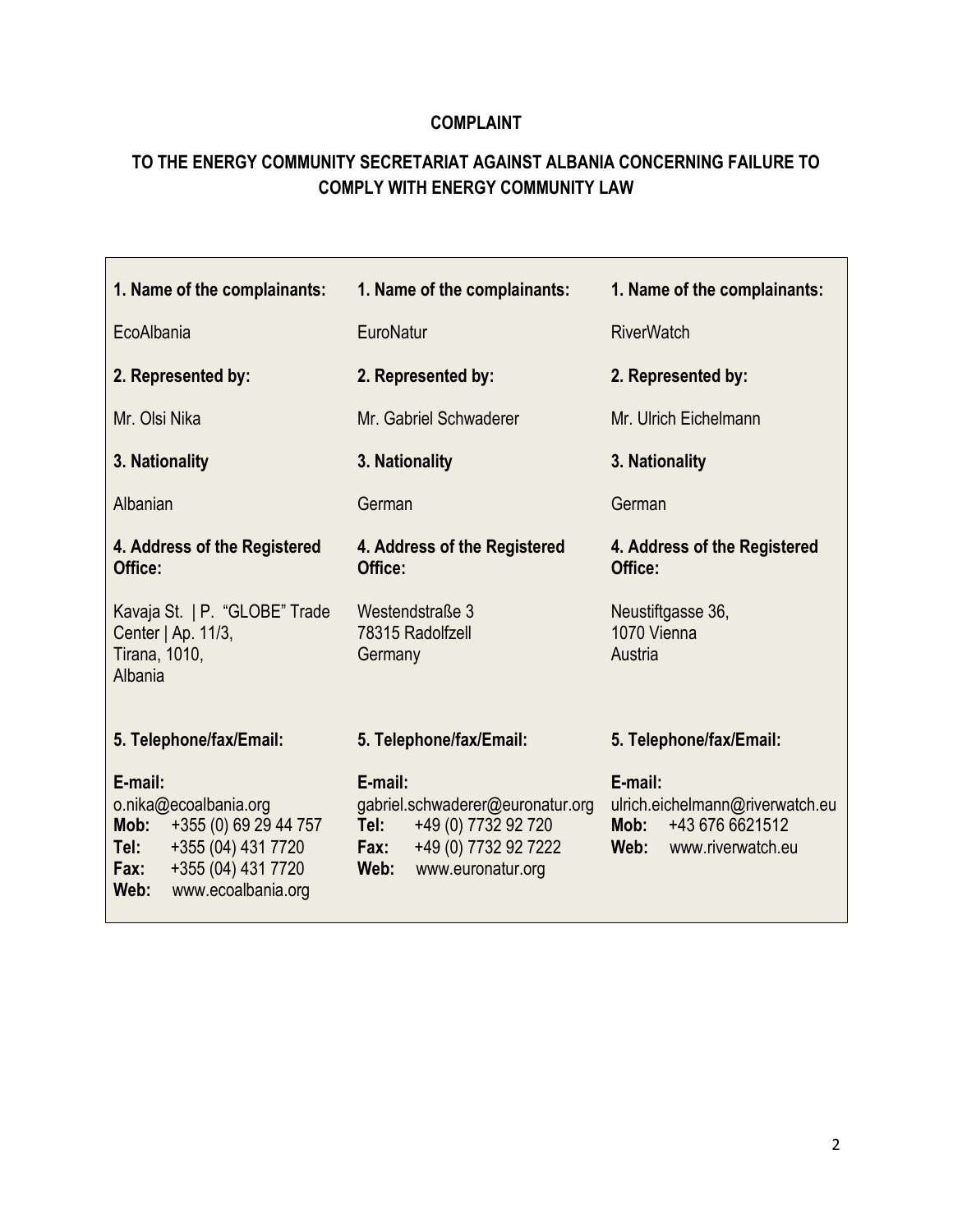### **6. Field and place (s) of activity:**

The Center for Protection of the Natural Ecosystems in Albania (**EcoAlbania)** is a non for profit, Albanian based NGO dedicated to the protection of biodiversity of Albania. EcoAlbania was created on 15th of December 2014 as a joint initiative of professors of the Department of Biology of the Tirana University and the "Save the Blue Heart of Europe" team in Albania. Its goals and activities are to protect the natural ecosystems and their ecological interactions through the protection of the wildlife and their habitats with the belief that the use of the renewable natural sources should be sustainable for the human wellbeing in the country. In addition it strives to stop the increasing destruction and help on the recovering of natural environment. In this way, it aims to strengthen the friendly coexistence of man and nature in Albania.

**RiverWatch** is a society for the protection of rivers. It is a non-governmental NGO, based in Vienna, Austria and it was founded in 2012 as an initiative to take action for the protection of riverine ecosystems worldwide. Its ambition is to preserve the last unimpaired rivers as well as restoring those already canalized or dammed. The Organization engages globally against projects that destroy rivers, particularly dam projects. RiverWatch is a campaigning organisation; that is, we act in opposition to certain projects and promote public awareness.

**EuroNatur** is a charitable foundation which was founded in 1987 by BUND (Friends of the Earth Germany), Nabu the longest-established nature and biodiversity conservation association of Germany and DUH (German Environmental Aid). It is based in Radolfzell and is legally, organisationally and financially independent, autonomous and not affiliated to any political party.

EuroNatur foundation is campaigning together with its partners for a Europe with free-flowing rivers, ancient forests and a rich variety of cultural landscapes. In so doing it is helping to provide enough wild spaces for wild animals and migrating birds. In the various themed pages on our website, you can find out about a diversity of projects for species conservation and changing agricultural policy to be in harmony with nature.

The complainants party in cooperation with each other have launched in 2013, the "Save the blue heart of Europe" campaign that aims to preserve the most valuable river stretches from the destruction caused by hydropower projects in the Balkan peninsula. In cooperation with local partners, the NGOs 'EuroNatur' and 'RiverWatch'' have launched the "Save the Blue Heart of Europe" campaign aiming to save this natural European heritage from destruction.

## **7. Party alleged by the complainant not to have complied with Energy Community law:**

Republic of Albania, in the name of the following administrative authorities:

- Ministry of Infrastructure and Energy;
- Ministry of Tourism and Environment;
- National Agency of Environment.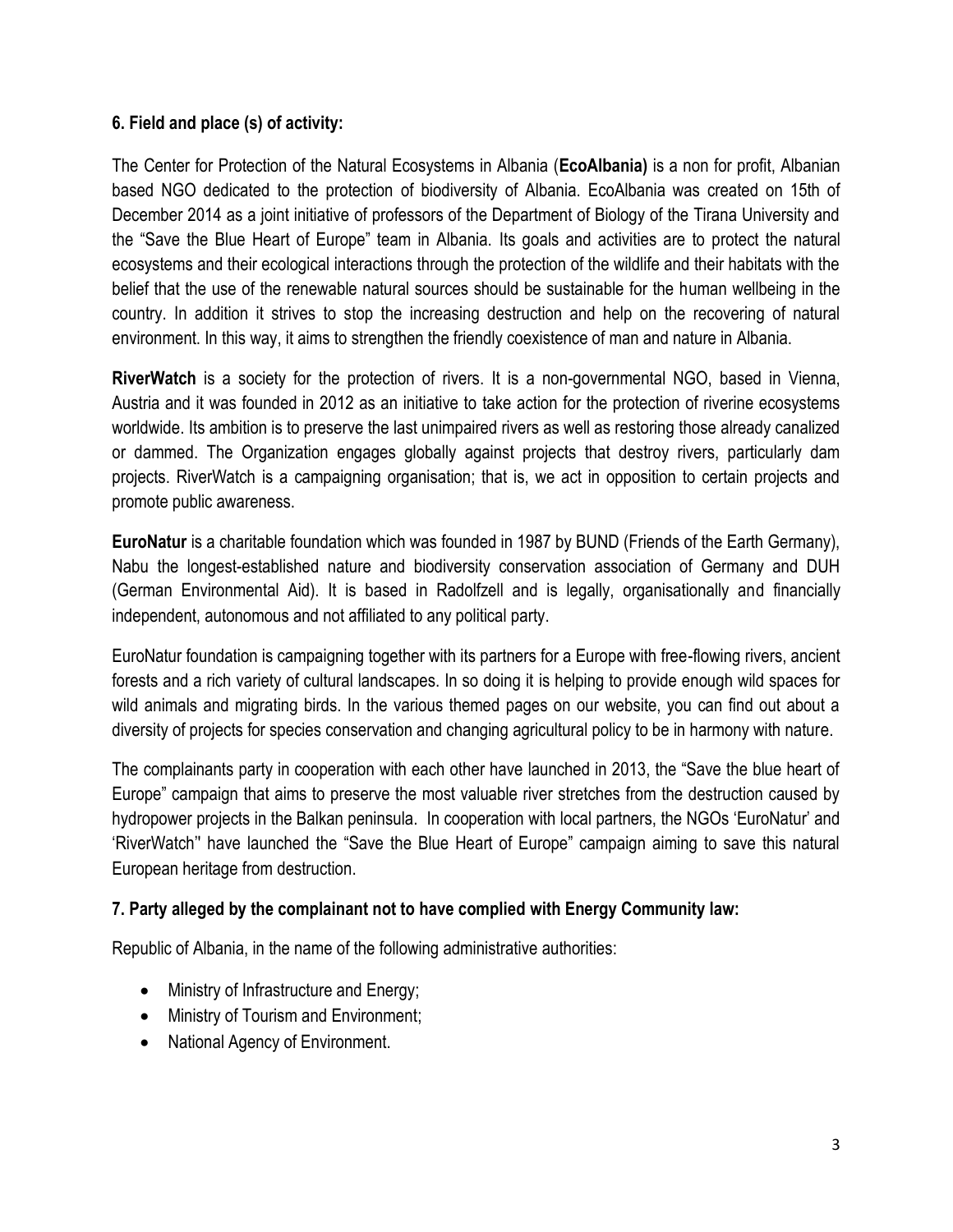#### **8. Fullest possible account of facts giving rise to the compliant**

Vjosa River is reputed to be the last big free-flowing, river in Europe, outside Russia. According to data published by 'Save the Blue Heart of Europe', a campaign launched by the complainants, the Albanian government plans to build eight dams<sup>1</sup> on the Albanian main course of the Vjosa River. In addition, there are plans to construct 34 hydropower plants at the tributaries of the Vjosa. To date, the Ministry of Infrastructure and Energy has granted licenses for the construction of two hydropower plants (HPPs) on the Vjosa, specifically at Kalivaç and Poçem, while several hydropower plants are already under construction on the river's tributaries. The complainants, along with residents of the affected areas has used different domestic legal means, including a comprehensive lawsuit to the Administrative Court, to prevent negative impact of the development of the Poçem HPP. Additionally, a lawsuit against Kalivaç project to Administrative Court is under preparation on the basis of substantial breaches in the Environment Impact Assessment, feasibility study and public consultation procedures. The complainants are filing this complaint to the Energy Community, pursuant to the *"Procedural Act 2008/01/MC-EnC on Rules of Procedure for dispute settlement under Treaty as amended by Procedural Act 2015/04/MC-EnC of 16 October 2015 on amending Procedural Act 2008/01/MC-EnC of 27 June 2008 on Rules of Procedure for dispute settlement under the Treaty*", aiming to internationalize the issue and to bring at the attention of the Energy Community, the failure of the Republic of Albania to comply, under the Treaty and the principles of Energy Community law.

## *8.1. Poçem Hydro Power Plant*

#### 8.1.1 Project description

On 09 May 2016, the Albanian government declared as winner of a concession agreement the joint venture of two Turkish companies "Ayen Enerji Şirketi Anonymous" and "Çinar-San Hafriyat Nakliyat Turizm Insaat San Ve Tic Ltd.Sti" to build a large dam on the Vjosa River. The project "Poçem" features a 23-25-meterhigh dam that would directly affect one of the most valuable sections of the Vjosa River due to flooding and resettlement of local community; in addition to the serious downstream effects on environment. The reservoir size would be 23.5 km<sup>2</sup> with a volume of 295 million  $m<sup>3</sup>$  of water. The annual energy output was planned to be 305.4 million kWh. The costs of the project were projected with 160.1 Million EUR.<sup>2</sup> According to the technical report of the project, the area affected will be the villages of Vllahine, Sevaster, Shkoze, Dusharak,Allirajt, Dautajt, Poçem, Kuta, Krahas, Bregas, Agaraj, Banaj and Kalivaç (13 villages) 2,500 ha of land and 247 people.<sup>3</sup>

<sup>&</sup>lt;sup>1</sup> Vjosa the last Europe's wild river, EcoAlbania 2018 [http://www.ecoalbania.org/wp](http://www.ecoalbania.org/wp-content/uploads/2018/03/FactSheet_Vjosa_HQ.pdf)[content/uploads/2018/03/FactSheet\\_Vjosa\\_HQ.pdf](http://www.ecoalbania.org/wp-content/uploads/2018/03/FactSheet_Vjosa_HQ.pdf)

 $2$  Ministry of Energy and Industry (2015), "Technical report on HPP Pocem", prepared by Abkons and GRAIbania, (Tirane: 13 March 2015), p.18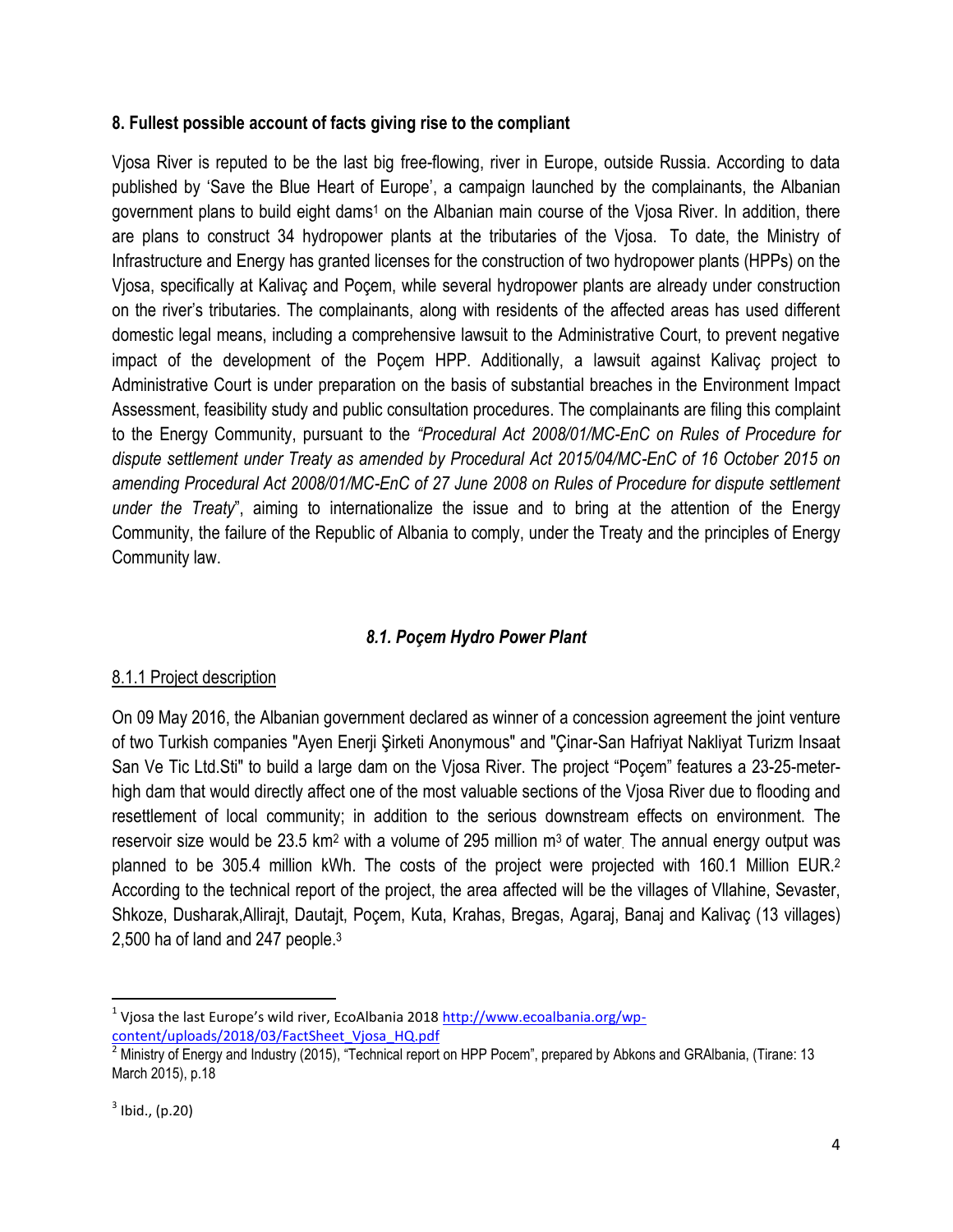## 8.1.2. Legal breaches and contradictions of the Albanian domestic legal framework

The legal procedure is currently ongoing, however, it is to be highlighted that the information regarding the Environmental Impact Assessment (EIA), Environmental Declaration and Public Hearing regarding this particular project was continuously hidden for more than 7 months, despite the insistence of EcoAlbania to get this information from the responsible authority (National Agency for Environment).

According to official information, the EIA was presented to the public during a Public Hearing on 28 February 2015 in Fieri town. However, the local community and the local government units affected by this HPP project are not in Fieri town but further upstream in Kuta and Poçem and they were not informed despite the several attempts to get the information. Following the above grounds, EcoAlbania, RiverWatch and EuroNatur as well as 38 local habitants from Kuta village, filed a lawsuit due to an inadequate EIA as well as the absence of proper public consultation of affected residents. Both procedures are required by Albanian law for projects of this kind however, their application was a farce. For the EIA commissioned by the project applicants and approved by the Ministry of Environment, no in situ examination was carried out, no data on occurrences of species or projected impacts on ground water was conducted, and 60 percent of the text was simply copy-pasted from other assessments and thus not even site-specific.<sup>4</sup>

On 24 April 2015, the Concession Company was provided with the approval of the Environmental Impact Assessment (EIA) issued by the Minister of Environment through decision no. 17, dated 24.04.2015.

In addition, on 14 April 2015, the National Agency of Natural Resources a subordinated body of the Ministry of Infrastructure and Energy issued the technical peer review on the feasibility study submitted with the unsolicited proposal. The total investment for the construction of Poçem is in the amount of 100.9 million Euro VAT excluded, with an installed capacity of 99.500 kW and electricity production of 305.4 million kWh.

Upon being formally provided with the EIA approval (part of which is also the public information and participation) and the technical peer review, on 05 September 2016, the Concession Company signed with the Ministry of Infrastructure and Energy the Concession Contract into the BOT Concession Agreement no. 2174 Rep. no 755/4 Kol., with an SPV named "KOVLU ENERGJI" sh.p.k (formed by the union of two Turkish companies "AyenEnerjiŞirketi Anonymous" and "Çinar-San HafriyatNakliyatTurizmInsaat San Ve Tic Ltd.Sti") for building a large dam on the Vjosa River and constructing the Poçem HPP.

However, the procedures of preparing and adopting the EIA, and consequently of signing the Concession Contract have been carried out in serious **breach and bypassing of the environmental legal framework** in force. Due to this reason and considering the high sensitivity deriving from the special and crucial place in the daily lives of the people that live along Vjosa`s banks, the opposition against this project has been fierce since the beginning by residents, environmentalists, scientists, local administrators etc. Even the European Union criticized the project in its statement on the Enlargement report in April 2016. The European parliament called upon the Albanian government "…*to control the development of hydropower* 

l 4 EcoAlbania (2017). "*Albanian Court stops dam project on the Vjosa*", Tirana, 3 May 2017; http://www.ecoalbania.org/albaniancourt-stops-dam-project-on-the-vjosa/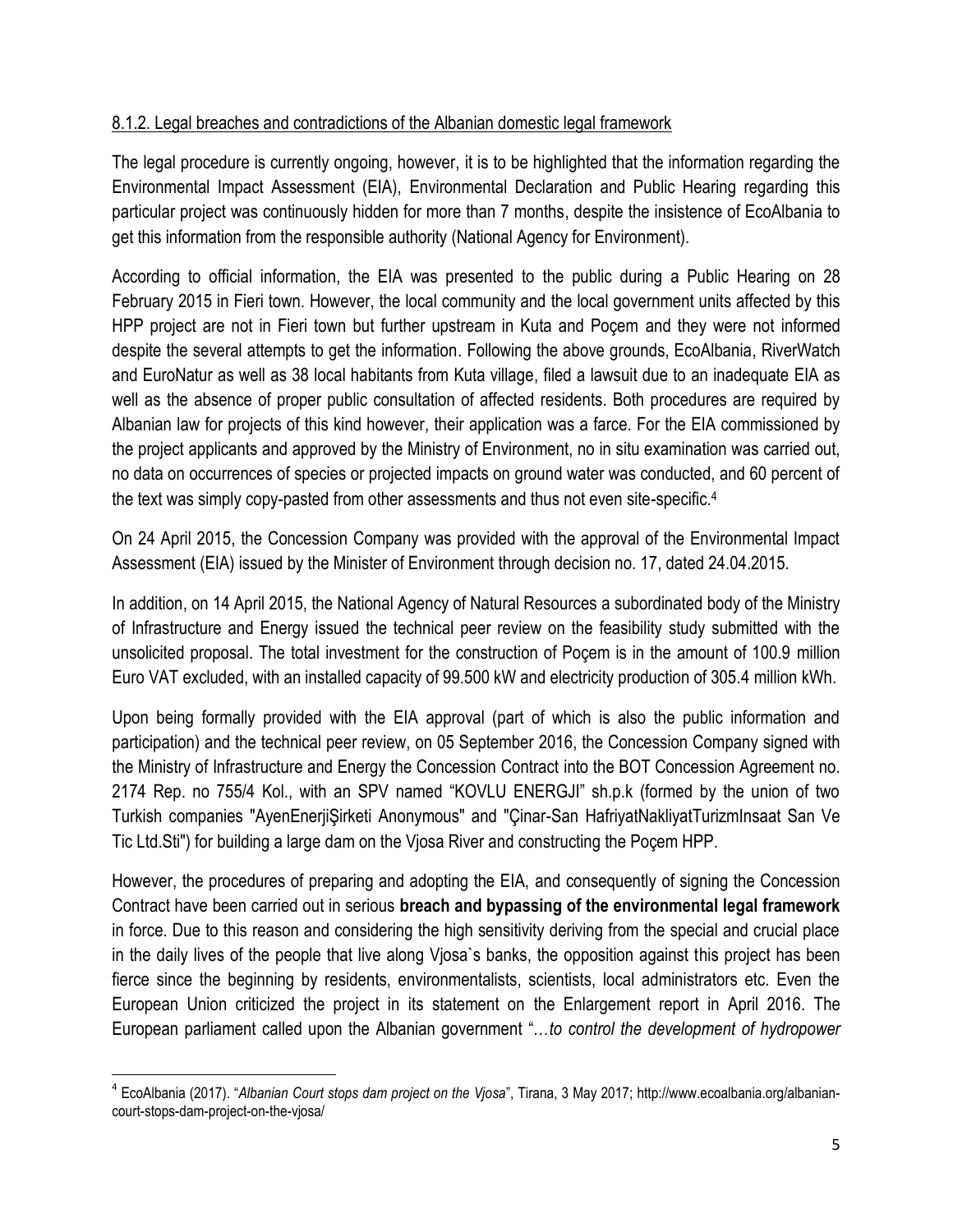*plants in environmentally sensitive areas such as around Vjosa River as well as in protected areas....*", to adjust the quality of EIA to EU standards and to better inform and include the public in the planning procedure<sup>5</sup> .

On the basis of the utterly inadequate EIA as well as a highly deficient public consultation process, the NGOs EcoAlbania, Riverwatch and EuroNatur, as well as 38 affected residents filed a lawsuit against "Poçem" on the Vjosa with **the Albanian Administrative Court** in December 2016 - the first-ever environmental lawsuit in Albania.

On May 2, 2017, the Court through decision no. 1813 *(Annex A)*, decided to rule in favour of the freeflowing Vjosa and against the construction of the projected Poçem HPP based on the following legal arguments:

- The Company has not acted in accordance with Article 6 of the Decision of Council of Ministers no. 247, dated 30.04.2014, "*On the determination of the rules and requirements of the procedures for information and involvement of the public in environmental decision making*" because there has not been a public notification in written or audio-visual local media and national media, nor have there been informing signs in the place of the project development, etc. The meeting of the representatives of the Concession Company and its environmental consultants on 18.03.2015 was not conducted with the residents of the area where the HPP was planned to be constructed, whilst public information and participation in the EIA has been fictitious and not exhaustive (page 47 of Administrative Court`s Decision);
- The approval of the EIA issued by the Ministry of Infrastructure and Energy has been issued in violation of the Law 10440/2011 "*On the environmental impact assessment*", in particular there has been no consultation with the public consistencies, while other responsible authorities such as National Agency of Environment, Local Agency of Environment and Municipalities of the affected areas have neither provided their confirmation nor have they participated in the public consultations meeting in violation of the Decision of Council of Ministers No.13 of 2013 "On the rules, procedures, terms and liabilities for conducting the EIA). The approval is also in violation of article 7 of the Law 111/2012 "On integrated water management" and the DCM no.416, dated 13.5.2015, "On approval of the general and special conditions, accompanying documents, validity deadlines, application forms for authorization and permits, review and decision making procedures, and authorization forms and permits for the use of water resources", which specifies that it is a competence of the Ministry of Agriculture to decide on the administration and usage of the water resources, and not Ministry of Infrastructure and Energy. Hence MIE has acted beyond its competences. Consequently, the approval of the EIA is ruled to be null and void by the Court and thus shall be deemed to have never been issued. All other procedural and material acts granted on the basis of such an EIA are therefore invalid;

<sup>5</sup> <https://balkanrivers.net/en/news/european-parliament-demands-national-park-vjosa-and-stop-hydropower-projects>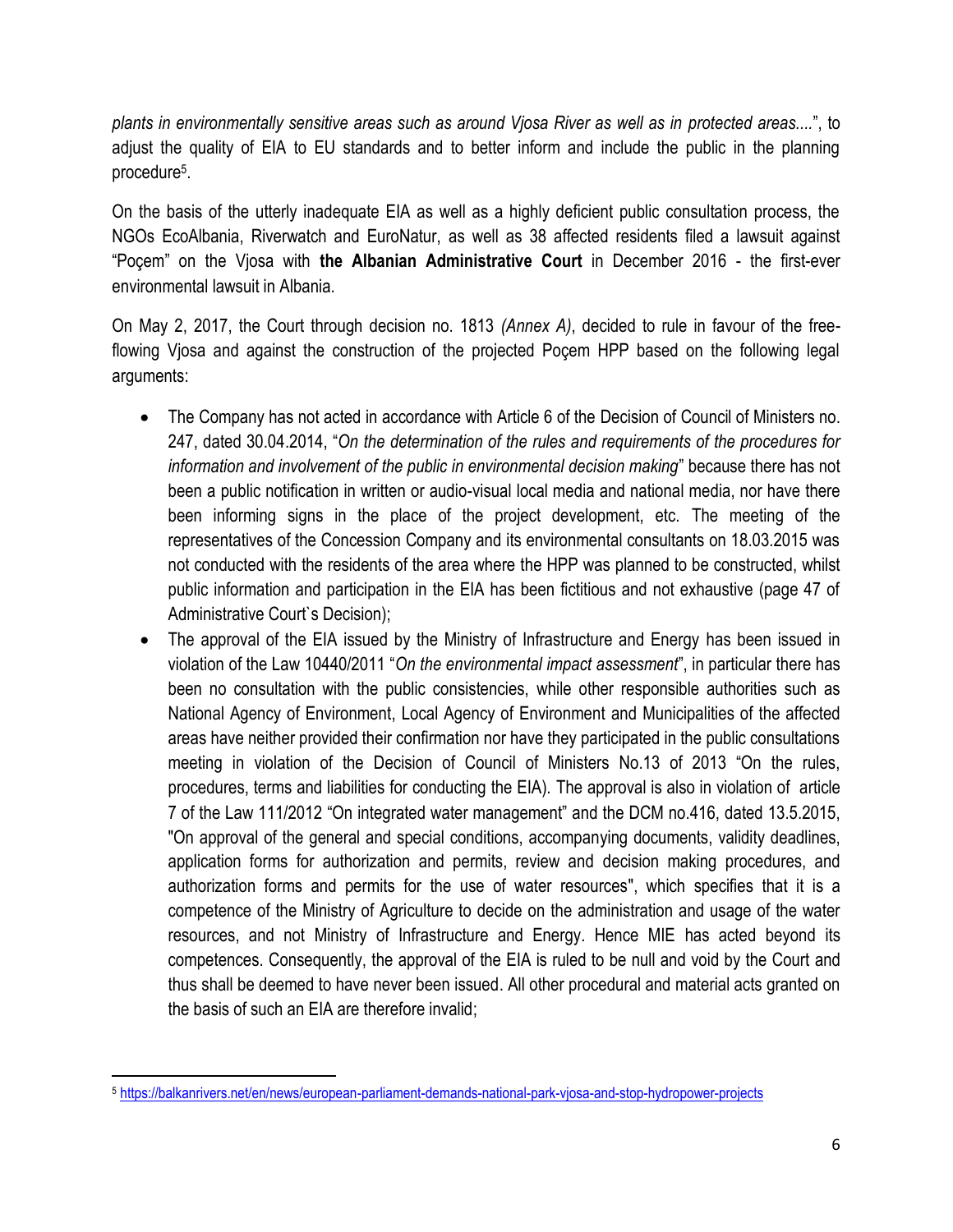- The Order of the Minister of Infrastructure and Energy, no. 228 dated 24.11.2015 "On the establishment of the concession award committee of the "Poçem" hydropower plant, as amended, is absolutely invalid as it is issued on the basis of an absolutely invalid act such as the EIA approval;
- Decision No.1 of 21.04.2016 of the Commission for the Evaluation of the Offers of the Ministry of Energy and Infrastructure, by being based on the approval of the EIA is also an absolutely null and void act and therefore granting of the Concession Contract to the Concession Company is absolutely invalid.

Finally, the Court concluded that the all administrative acts and procedures **are absolutely invalid** because they have been issued in contradiction of the procedures foreseen by law and the BOT Concession Agreement no. 2174 Rep. no 755/4 Kol., dated 05.09.2016, with an SPV named "KOVLU ENERGJI" sh.p.k (formed by the union of two Turkish companies "AyenEnerjiŞirketi Anonymous" and "Çinar-San HafriyatNakliyatTurizmInsaat San Ve Tic Ltd.Sti") for building a large dam on the Vjosa River and constructing the Poçem HPP, **is deemed absolutely null and void and thus without any legal consequence. (Annex A)**

Following this decision, the Albanian Ministry of Infrastructure and Energy as well as the Ministry of Environment and the Turkish construction company have filed an appeal to the Tirana Court of Appeal.

### 8.1.3. Legal breaches and contradictions of Energy Community law and Bern Convention rules

The Government of Albania has breached not only the domestic legislation but also the rules and procedures envisaged in the Energy Community law. For ease of reference we are breaking down herein below, the administrative proceedings carried out by the Concession Company and the State.

The legal procedure for obtaining the full set of permits by the Concession Company is currently ongoing, however, it needs to be highlighted that the lack of legal and regulatory compliance of the project is substantially relevant to the domestic regulations and Energy Community law. In accordance with **article 12** and Chapter II of the Rules of Procedure of 16 October 2015 on dispute settlement under the Treaty we are bringing forth this claim as a private body to the Secretariat, with the aim to prevent that Poçem hydropower plant project is developed as its implementation is in strong contradiction and breach of the **Energy Community law** as explained below.

Pursuant to Directive 2011/92/EU of 13 December 2011 on the assessment of the effects of certain public and private projects on the environment with amendments introduced by Directive 2014/52/EU of 16 April 2014 (*incorporated and adapted by Ministerial Council Decision 2016/12/MC-EnC of 14 October 2016 on adapting and implementing Directive 2011/92/EU of the European Parliament and of the Council, and amending the Treaty establishing the Energy Community),* general principles for the assessment of environmental effects should be laid down with a view to supplementing and coordinating development consent procedures governing public and private projects likely to have a major effect on the environment.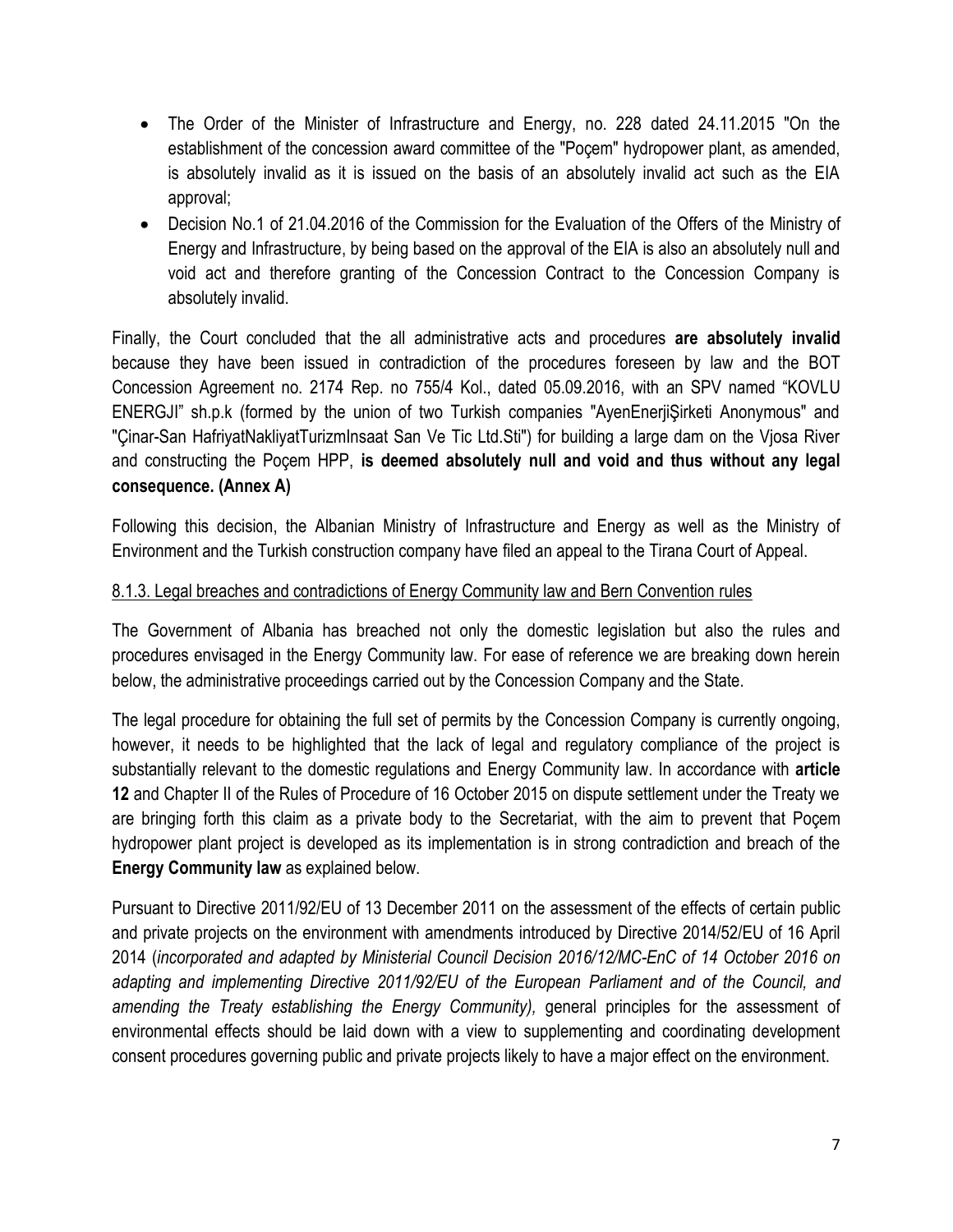Development consent for public and private projects which are likely to have significant effects on the environment should be granted only after an assessment of the likely significant environmental effects of those projects has been carried out. That assessment should be conducted on the basis of the appropriate information supplied by the developer, which may be supplemented by the authorities and by the public likely to be concerned by the project in question. Additionally, among others, also the Aarhus Convention is an international piece of legislation, (*where Albania has ratified with law no.8672 dated 26.10.2000)* that is affected by the matter at hand considering that it aims to guarantee rights of public participation in decisionmaking in environmental matters in order to contribute to the protection of the right to live in an environment which is adequate for personal health and well-being. Article 6 of the Aarhus Convention provides for public participation in decisions on the specific activities listed in Annex I thereto and on activities not listed which may have a significant effect on the environment.

In line with the general principles laid down above, article 6 and 8 of the Directive 2011/92/EU sets forth that the state shall ensure that, within reasonable time-frames, the following is made available to the public concerned:

- any information gathered during the preparation of the environmental impact assessment of the specific project;
- the main reports and advice issued to the competent authority or authorities at the time when the public concerned is duly informed;
- the information provided for in Directive 2003/4/EC of the European Parliament and of the Council of 28 January 2003 on public access to environmental information and repealing Council Directive 90/313/EEC.

The results of consultations and the information gathered shall be duly taken into account in the development consent procedure. The Energy Community Secretariat shall ensure that the environmental impact assessments of the projects referred to in paragraph 1 of this Article, fulfil the requirements of Directive 2011/92/EU as amended by Directive 2014/52/EU.

To the best of our knowledge this mandatory provision was not fulfilled by the Albanian administrative authorities in the case of the two HPPs to be constructed in the Vjosa River. For this reason, it is of utmost importance that the Energy Community Secretariat issues **a binding opinion** to the Albanian state to oblige the latter to comply with the Energy Community law.

Additionally, the project poses serious compliance concerns with the **Bern Convention** and other environmental related issues as set out in the Recommendation No. 202 (2018) of the Bern Convention Standing Committee, adopted on 30 November 2018, on the planned hydro-power plant developments on the Vjosa River<sup>6</sup>. (Annex B)

 $\overline{\phantom{a}}$ <sup>6</sup> The Bern Convention Standing Committee was engaged by EcoAlbania through the official Complaint No. 2016/5. The Standing Committee through its recommendation No. 202 (2018), adopted on 30 November 2018 issued 12 reasoned recommendations to the Republic of Albania against the construction of both HPPs.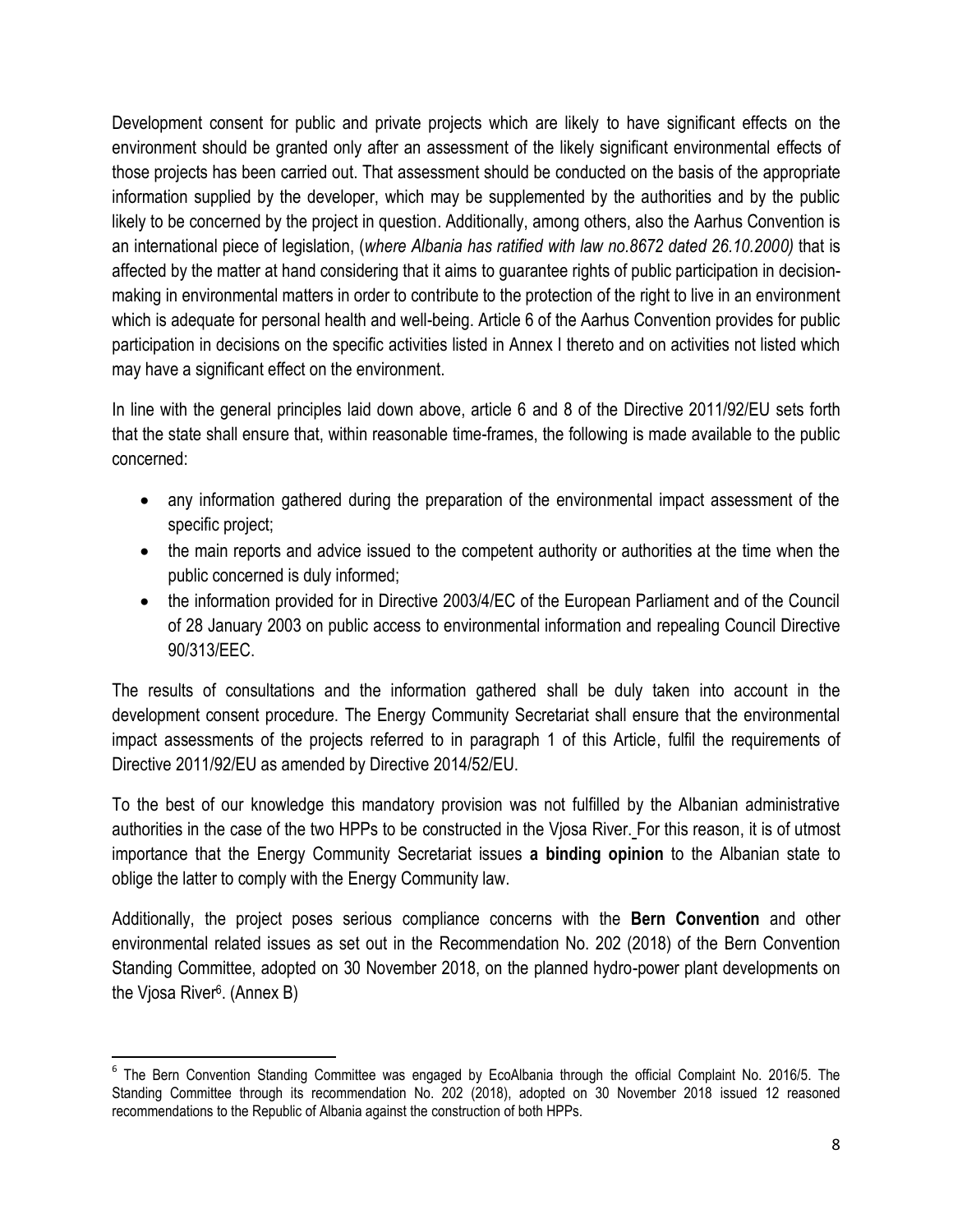#### *8.2. Kalivaç Hydro Power Plant*

#### 8.2.1 Project description

The first hydropower plant that started to be developed in Vjosa River was the Kalivaç HPP project. The concession of the Kalivaç HPP was given in 1997 but the construction started 10 years later in 2007 and it was halted several times. Initially, the main source of funding was the Italian Becchetti Group and the Deutsche Bank. Construction works remained on hold and the level of completion is in early phases. As a result, on May 26<sup>th</sup>, 2017 the Ministry of Infrastructure and Energy disseminated to the media a press release announcing the decision to cancel unilaterally the concessionary contract with the Italian Company "Hidro s.r.l" for the construction of the Kalivaç hydropower plant. On June 8<sup>th</sup>, 2018 the Albanian Ministry of Infrastructure and Energy signed the Concession Contract with the joint venture "AYEN- ALB" (a consortium of Albanian company "Fusha sh.p.k" and the Turkish AYEN ENERJI" for the construction of Kalivaç hydropower in a B.O.T form (built-operate-transfer) (Annex G). Pursuant to articles 11.1 and 12.1 of the Concession Contract, construction works on Kalivaç are projected to cost approximately EUR 125.3 million and will last up to 30 months upon the finalization of permitting process, which itself is foreseen to last 24 months. Therefore, the overall time needed for the completion of the construction works is 54 months. Annual electricity production at the future hydropower plant located near Kalivaç village, in southern Albania, is projected at 366.6 million kWh.

8.2.2. Legal non-compliance with domestic legislation on the right to access information, environmental impact assessment requirements<sup>7</sup> and direct actions carried out by Complainants to identify the latter.

EcoAlbania have sent several requests for information in regard the Kalivaç Project, i.e. for the Environmental Impact Assessment and the Feasibility Study.

**On 16th of November 2017**, EcoAlbania sent in parallel 4 letters of request for information addressed: (Annex E)

- to Ministry of Tourism and Environment asking for the Environmental Impact Assessment Report for Kalivaç Hydropower project; (Annex E1)
- to National Agency for Environment asking for the Environmental Impact Assessment Report for Kalivaç Hydropower project; (Annex E2)
- to the Ministry of Infrastructure and Energy asking for the Feasibility Study for Kalivac Hydropower project; (Annex E3)
- to the National Agency for Natural Resources asking for the Feasibility Study for Kalivaç Hydropower project; (*Annex E4)*

 $^7$  Law no 119/2014 "On the right to information";

DCM Nr. 686, 29.07.2015 "On the adoption of rules, responsibilities and deadlines for the development of environmental impact assessment procedure (EIA) and the procedure for transfer of environmental decision and statement"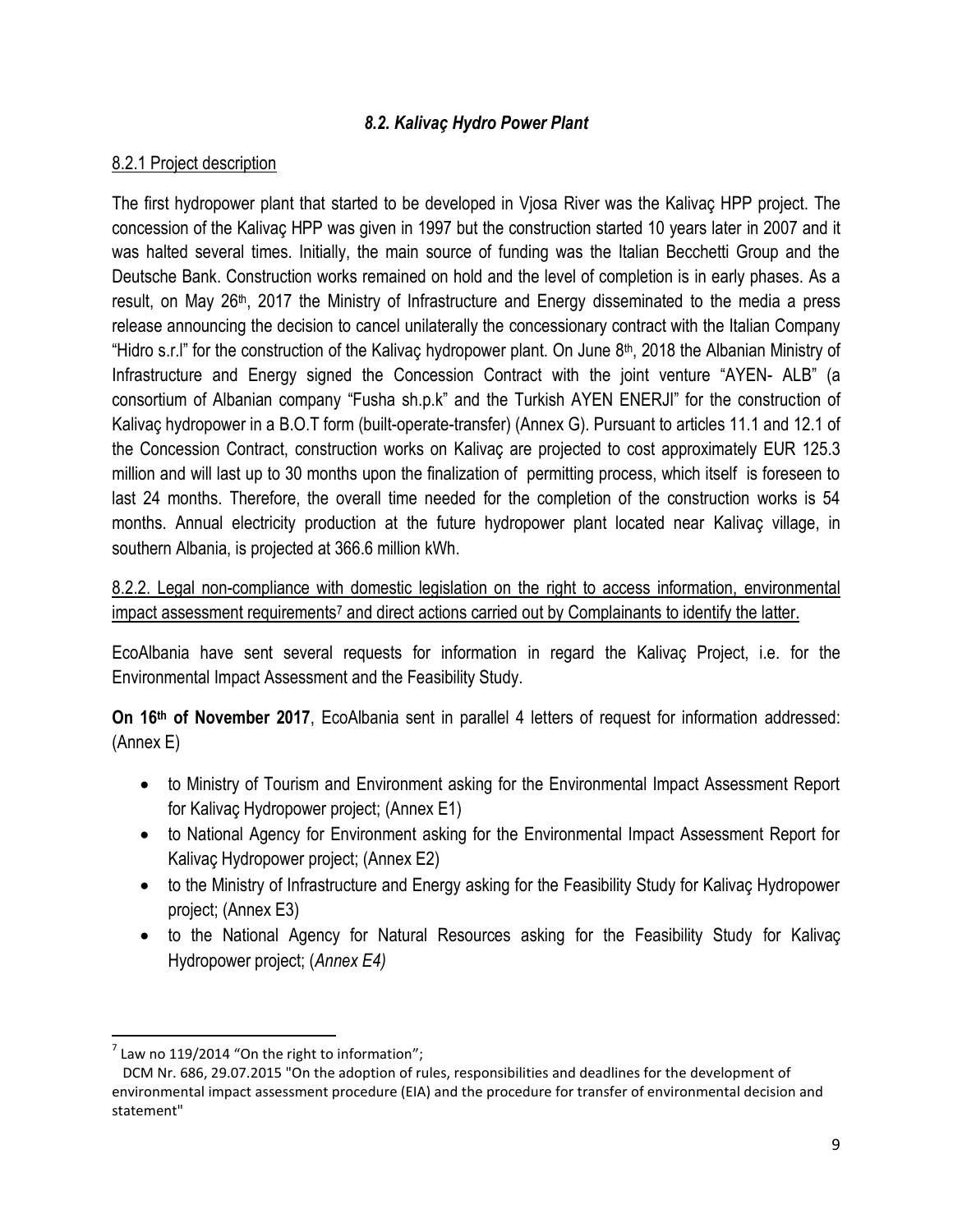On  $30<sup>th</sup>$  of November 2017 EcoAlbania received response from the National Agency for Environment stating that there was no submission of any EIA Report regarding the Kalivaç Hydropower project and therefore no Environmental Permit was issued for the certain project*. (Annex E5*). The Ministry of Tourism and Environment has given no answer at all. On 20<sup>th</sup> of December 2017 the National Agency for the Natural Resources sent a new reply to EcoAlbania's request through the official answer in *(Annex E6*). In this response the Agency is stating that they have received no documents from MIE in regard the Kalivaç project. At the same time the Agency is informing the Ministry of Infrastructure and Energy upon the request sent by EcoAlbania.

At the same day on  $20<sup>th</sup>$  of December 2017 the Ministry of Infrastructure and Energy replied to EcoAlbania request for information via the letter as in *(Annex E7).* The letter is stating that the Feasibility study is object of the Law for trademarks and therefor in respect of the data confidentiality of the company, this information cannot be given.

Taking into consideration the fact that the Ministry of Tourism and Environment refused to respond to EcoAlbania's request; and the fact that the Ministry of Infrastructure and Energy refused to give the information without any specific legal basis, on 9 January 2018 EcoAlbania filed in parallel two complaints to the Commissioner for the Right of Information and Personal Data Protection. The complaints were filed against refusal to provide information from both, Ministry of Tourism and Environment as well as the Ministry of Infrastructure and Energy. (*Annex E8 and E9).*

On 2 February 2018, the Commissioner for the Right of Information and Personal Data Protection called the meeting with Parties before the decision. There were called two separate meetings by the Commissioner; One between EcoAlbania and the representatives of the Ministry of Tourism and Environment and the other one between EcoAlbania and Ministry of Infrastructure and Energy

Both meetings were supposed to be held on February 8<sup>th</sup>, 2018 in the Commissioners' office. In fact, it was just the meeting between EcoAlbania and the representatives of the Ministry of Infrastructure and Energy as they were the ones appeared. The representatives of the Ministry of Tourism and Environment did not show up at all.

After the meetings, the Commissioner undertook an investigation on both Ministries mentioned above. Regarding the complaint against the Ministry of Tourism and Environment, the result was that the Ministry of Tourism and Environment had made available to EcoAlbania the required information through the National Agency of Environment and therefore that reply in the eyes of the Commissioner is sufficient.

The Commissioner took the Decision No. 31/6 against the Ministry of Infrastructure and Energy, on 24 February 2018 accepting the Eco Albania's claim and ordered the Ministry of Infrastructure and Energy to disclose the requested information within May 2<sup>nd,</sup> 2018. *(Annex E11*) The Commissioner imposed a monetary fine to the Director of the Public-Private Partnership Department of the Energy Sector, in the Ministry of Infrastructure and Energy, Mrs. Etleva Kondi in the amount of 150,000 ALL (ca. 1,200 €).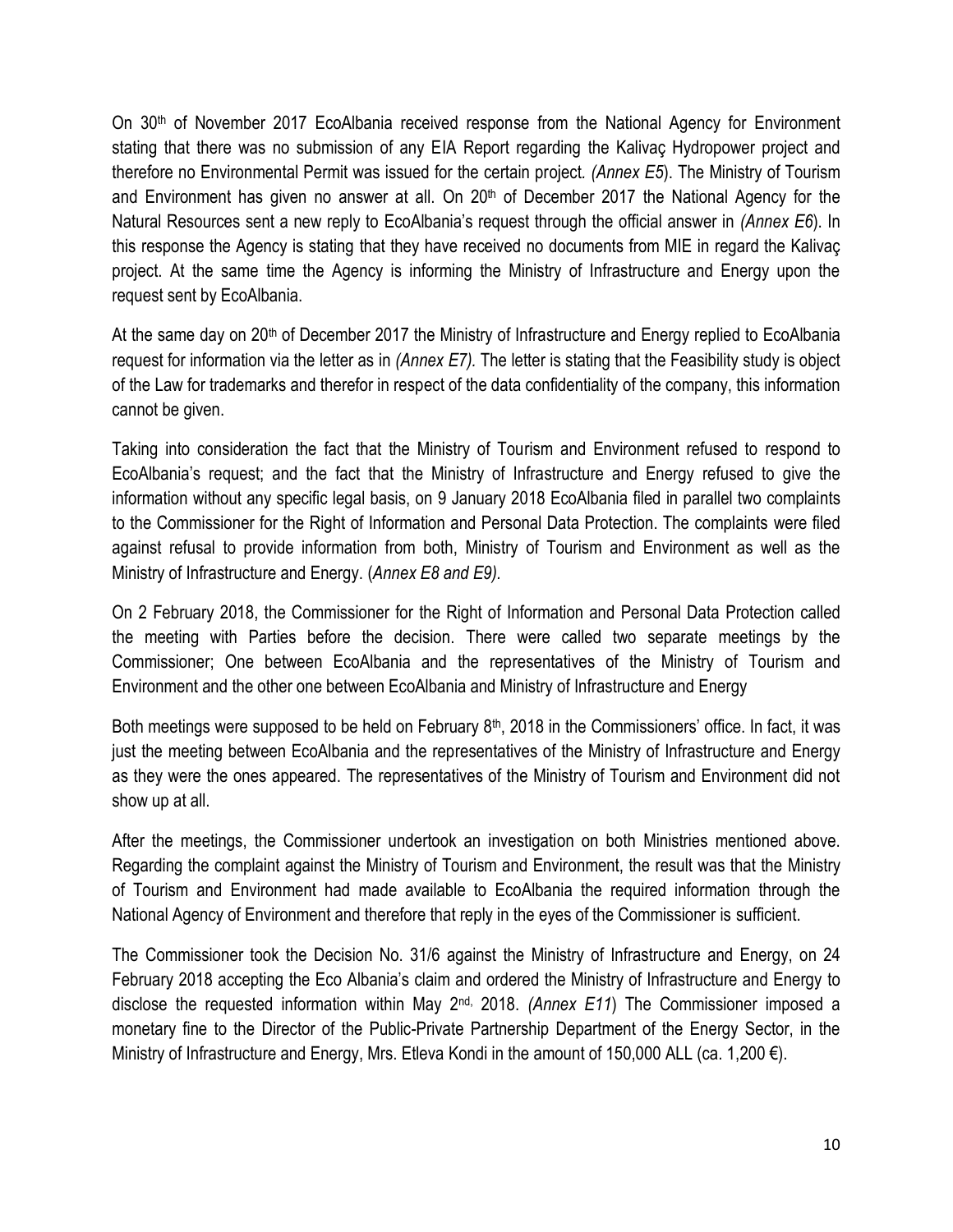After the expiration of the deadline set by the Commissioner, EcoAlbania sent a request to the Commissioner to reply whether or not the Ministry of Infrastructure and Energy has fulfilled the Commissioner`s order. *(Annex E14*) To date, EcoAlbania has received no response from the Commissioner. In the meantime, a second letter was sent to National Agency for Environment to request the EIA on March 5<sup>th</sup>, 2018. On 7 March 2017, EcoAlbania received the same response form the National Agency for Environment stating that there was no submission of any EIA Report regarding the Kalivaç Hydropower project and therefore no Environmental Permit was issued for the certain project. *(Annex E13)*

After all these efforts, EcoAlbania has not yet received the requested information by the public authorities (i.e. Environmental Impact Assessment and Feasibility Study for Kalivaç project) and this makes the situation even more complicated since it is a project of public interests and it has to comply with transparency criteria, laws and regulations. It is obvious that the Ministry of Infrastructure and Energy has failed to meet the provisions of the Aarhus Convention on access to information and transparency and a reasonable doubt exists on the non-compliance even with the Energy Community law. Transparency and clearance on such a matter can only be made by the Energy Community.

Furthermore, the winner of the Kalivaç concession is the same company that obtained the right to build the Poçem hydropower, which was ruled to be invalid by the Administrative Court of Tirana.

## *8.3 Scientific assessments and direct actions carried out by Complainants to highlight technical breaches*

In addition to the factual legal non-compliance of the development of HPP projects in Vjosa River, we are presenting the technical and scientific explanations and evidences against the construction of HPPs as prepared and provided by reputable experts and European institutes.

The Vjosa River flows almost entirely unobstructed from its headwaters in the Pindus Mountains of Greece all the way through Albania to the Adriatic Sea. Such conditions of unobstructed flow have been lost everywhere else in Europe. In its near-natural state, the river is of high value for flood mitigation, water purification processes and the maintenance of a specific biodiversity. The river is an asset to Albanian heritage and represents a precious natural laboratory of significance to all of Europe. From a social and economic point of view, it provides excellent opportunities for future developments, such as tourism.

All this would be destroyed by the hydropower projects currently planned at Poçem and Kalivaç. These projects would disturb the integrity of the river and its environmental services to the people in its valley. The expected threats include:

- Deterioration of groundwater resources;
- Development of toxic algal blooms due to the flooding of fertile agricultural areas;
- Endangering of characteristic habitat types and species listed in the EU Habitats Directive;
- Coastal erosion due to the drastic reduction of sediment transport by the river;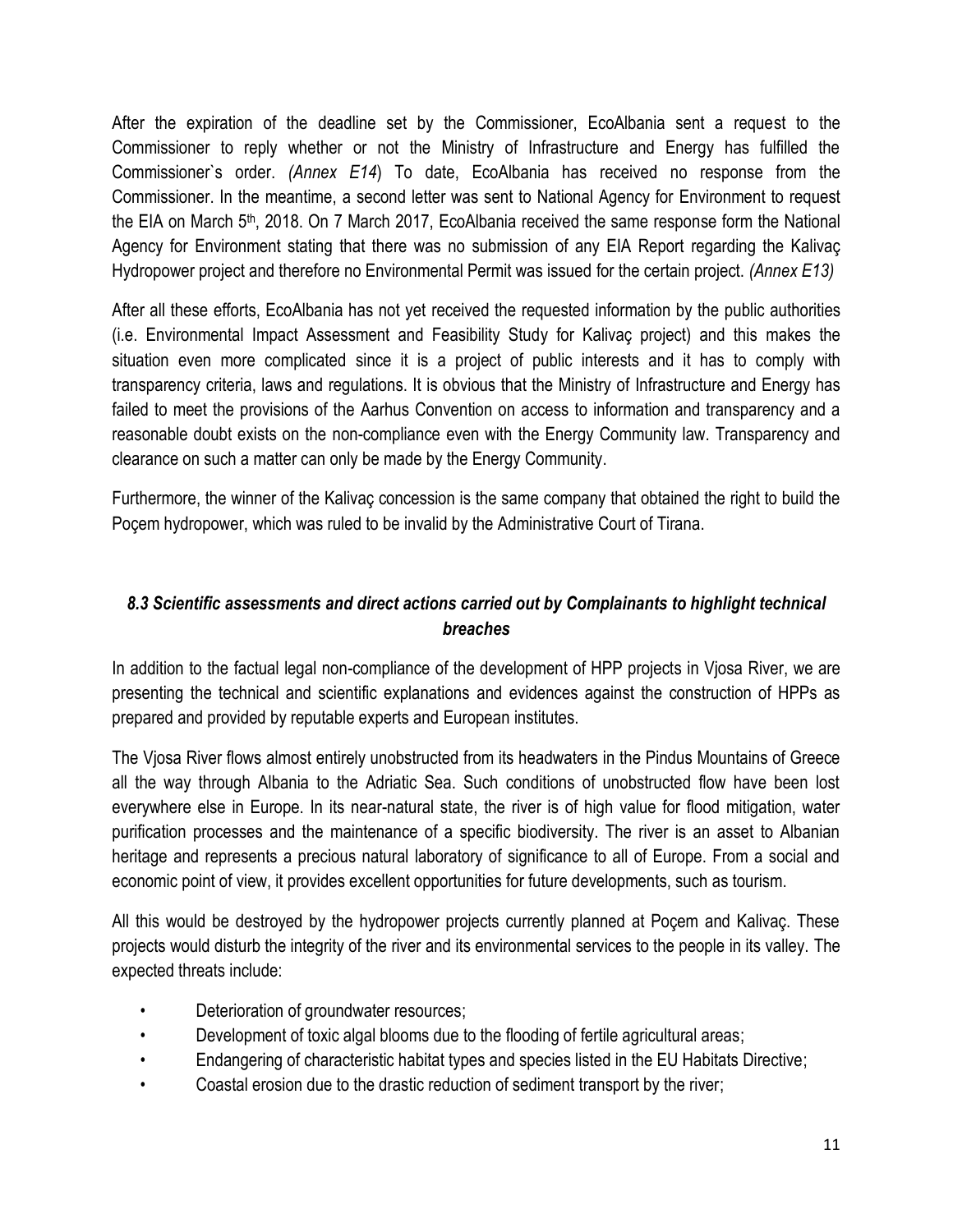- Loss of livelihood of the residents in the affected area, as their agricultural fields are to be drowned in the projected dam reservoir;
- Considerable reduction of energy production within a period of about 30 years, as the dam reservoir fills up with the high sediment load of the river.

None of these risks have been properly addressed by the Environmental Impact Assessment (EIA) presented in the Poçem project plan. The EIA provided by the Turkish project applicant is entirely inadequate—a caricature. Therefore, we called upon the Albanian government to reject the EIA and facilitate a proper assessment following EU standards and considering alternative low-impact concepts. This requires an interdisciplinary assessment of the hydrological, geomorphological and ecological status quo and a prognosis of the damming effects.

In June 2016, it was organized an international Vjosa Scientific Conference as a cooperation between University of Tirana and University of Vienna. At this occasion, a memorandum was composed, signed by 228 scientists, including the most renowned river ecologists in the world. Particularly, the Memorandum "Research Requirements for a sustainable development in the Vjosa corridor" (Sept. 2016), *(Annex C),* has highlighted the unique value of the river system due to its still intact river continuity. For this reason, the memorandum requested a minimum 3- year moratorium on dam construction works in order to allow for an interdisciplinary pre-impact assessment program carried out by hydrologists, geomorphologists, ecologists and socio-economists.

Furthermore, a renowned team of professors of the Universities and the research institutes of Vienna and Berlin, delivered on 7 December 2016 a letter to the Albanian Prime Minister informing him from a technical perspective on the unsubstantiated environmental impact assessment performed for Poçemi HPP *(Annex D).* The conclusions of this letter found that the Poçem EIA is completely unsubstantiated as are not based on any reliable data, deeming this project practically a farce<sup>8</sup>. Regrettably, the presented EIA does not meet any professional standards, and in its present form it represents rather a **caricature of an EIA than a serious basis for decision**. The professors' analysis of the Poçem EIA stands in stark contrast with the summarizing statements of the EIA.

On the same note on 6 December 2018, more than 60 scientists from Albania, Austria and Germany have presented their knowledge about the biodiversity and ecology of the Vjosa – the last wild river in Europe and published it on a scientific volume<sup>9</sup>. Some of the data were published for the first time in Acta ZooBot Austria and were presented in Tirana on a workshop organized from the University of Tirana, University of Vienna and BOKU University, Vienna. The main findings were:

- "These projects would destroy the environmental services that this ecosystem provides for people living in the Vjosa Valley and would lead to the loss of its biodiversity. While, the expected

 $^8$  December 2016. Open letter to Albanian Prime Minister from renowned scientists

https://balkanrivers.net/sites/default/files/Letter%20Vjosa%20Pocem%20EIA%20critique%20Rama.pdf

 $^{9}$ The Vjosa in Albania – a riverine ecosystem of European significance (Acta ZooBot 2018).

https://balkanrivers.net/sites/default/files/Acta155-1\_Web\_FINAL.pdf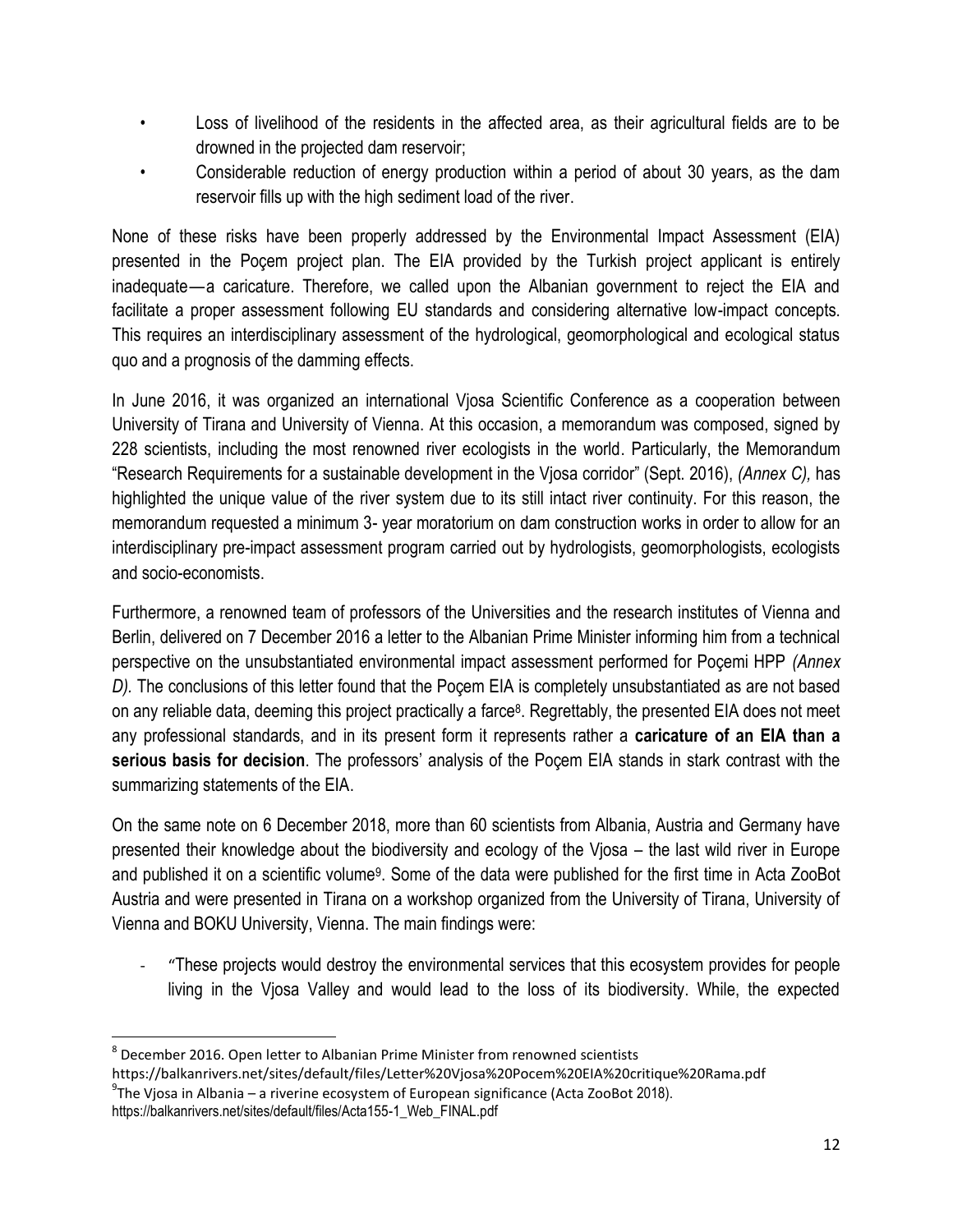damages and threats from hydropower plants have not been adequately assessed in the Environmental Impact Assessment Report (EIA) presented for the Poçem HPP project", according to **Prof. Fritz Schiemer, from the University of Vienna**.

"According to preliminary study data, the Poçem hydropower reservoir would be filled with sediments for a period of 30-50 years, bringing the Poçem hydropower plant out of operation. While during the operating period it would require several hundred thousand euros of costs for management and sediment treatment. The case of hydropower plants in Vjosa would bring a loselose-lose situation", according to **Dr. Christoph Hauer, from BOKU University**.

Although the Administrative Court ruled against the construction of Poçem HPP, this decision cannot prohibit the start of the construction by the company since the process is still ongoing and the Administrative Court of Appeal has yet to accept and express itself on the case. Only the decision of the Administrative Court of Appeal shall be binding and enforceable.

### *8.4. Final remarks*

In summary, the presented arguments shed light on the fact the Republic of Albania severely failed to meet legal requirements which are increasingly based on technical EU standards, EU directives and domestic legislation. In light of the scientific arguments mentioned in this reasoning and the Recommendation No. 202 (2018) of the Bern Convention Standing Committee, these are specific circumstances which in addition to the specifically mentioned articles herein, must also be governed and subject to Directive 2004/35/EC of 21 April 2004 on environmental liability with regard to the prevention and remedying of environmental damage incorporated and adapted by Ministerial Council Decision 2016/14/MC-EnC of 14 October 2016 on amending the Treaty establishing the Energy Community and adapting and implementing Directive 2004/35/EC of the European Parliament and of the Council.

This Directive should also apply, as regards the damage to protected species and natural habitats, from any occupational activities other than those already directly or indirectly identified by reference to Community legislation, which poses an actual or potential risk for human health or the environment. In such cases the operator should only be liable under this Directive whenever is at fault or negligent with the principle of proportionality, as set out in that Article, this Directive does not go beyond what is necessary in order to achieve that objective. Based on point 3 of the recitals, the Community may adopt measures in accordance with the principle of subsidiarity as set out in Article 5 of the Treaty. As a matter of fact, according to scientific studies<sup>10</sup> scenarios envisaged under articles 2, 3, 5 and 7 must apply.

 $10$  Apart from the scientific opinions contained in this Complaint letter, during this spring  $-$  summer 2018 there have been conducted "in situ" measurements of the sediment transport of the Vjosa River near the Kalivaç-Poçem area by a group of researchers by the University of Natural Resources and Life Science, Vienna. So far, the preliminary data shows that, the construction of the Kalivaç and Poçem hydropower projects would cause a "lose-lose-lose" situation in terms of biodiversity losssocial conflicts generation-economic loss in mid and long term. However, the full publication of the data will be made in early 2019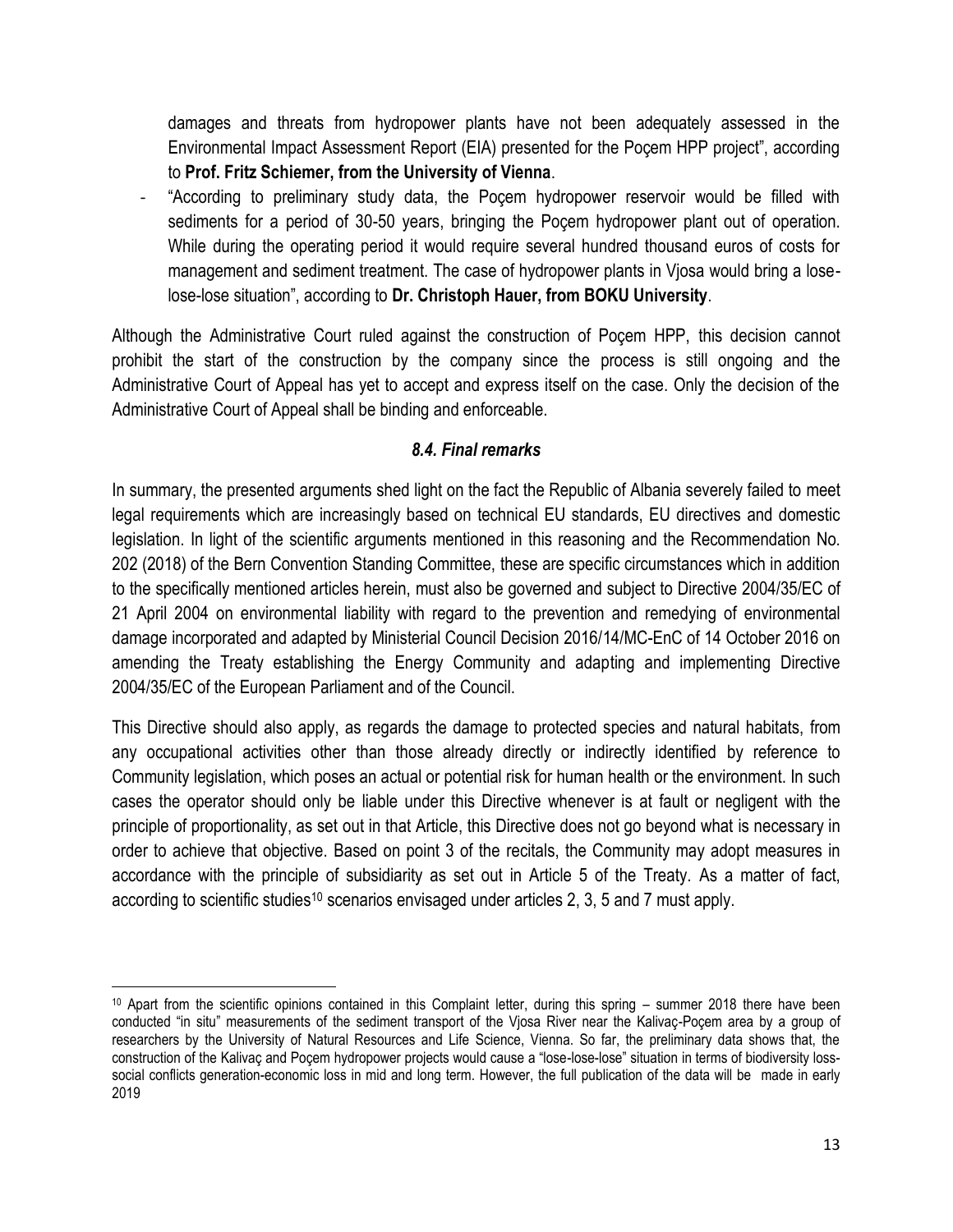# **9. The provisions of Energy Community law which the complainant considers to have been infringed by the Party concerned:**

- $\bullet$  Articles 3, 4 (1) (2), 5 (1), 6 and 8 of the Directive 2011/92/EU of 13 December 2011 on the assessment of the effects of certain public and private projects on the environment with amendments introduced by Directive 2014/52/EU of 16 April 2014
- Article 1 of Ministerial Council Decision 2016/12/MC-EnC of 14 October 2016 on adapting and implementing Directive 2011/92/EU of the European Parliament and of the Council, and amending the Treaty establishing the Energy Community
- Articles 2, 3, 5 and 7 of Directive 2004/35/EC of 21 April 2004 on environmental liability with regard to the prevention and remedying of environmental damage Incorporated and adapted by Ministerial Council Decision 2016/14/MC-EnC of 14 October 2016 on amending the Treaty establishing the Energy Community and adapting and implementing Directive 2004/35/EC of the European Parliament and of the Council
- Article 6 of the Aarhus Convention provides for public participation in decisions on the specific activities listed in Annex I thereto and on activities not so listed which may have a significant effect on the environment.

# *9.1 Rules of procedures for filing the complaint*

- Title VII of the Treaty Implementation of Decisions and Dispute Settlement
- "Procedural Act 2008/01/MC-EnC on Rules of Procedure for dispute settlement under Treaty as amended by Procedural Act 2015/04/MC-EnC of 16 October 2015 on amending Procedural Act 2008/01/MC-EnC of 27 June 2008 on Rules of Procedure for dispute settlement under the Treaty"

## **10. Documents or evidence which supports the compliant:**

- **Annex A: Decision of the Administrative Court of First Instance no. 1813, dated 02.05.2017;**
- **Annex B:** Bern Convention standing committee Recommendation No. 202 (2018) of 30 November 2018;
- **Annex C:** Memorandum "Research Requirements for a sustainable development in the Vjosa corridor" (Sept. 2016);
- Annex D: Letter from the team professors of the University of Vienna, Centre of Ecology delivered on December 7th, 2016 to the Albanian Prime Minister informing him from a technical perspective on the unsubstantiated environmental impact assessment performed for Poçemi HPP;
- **Annex E:** Correspondence of EcoAlbania with various national institutions regarding receiving of respective document for Kalivaç HPP:
	- *Annex E (1): Request for information regarding the issuance of environmental declaration for Kalivaç HPP sent to Ministry of Tourism and Environment on16.11.2017*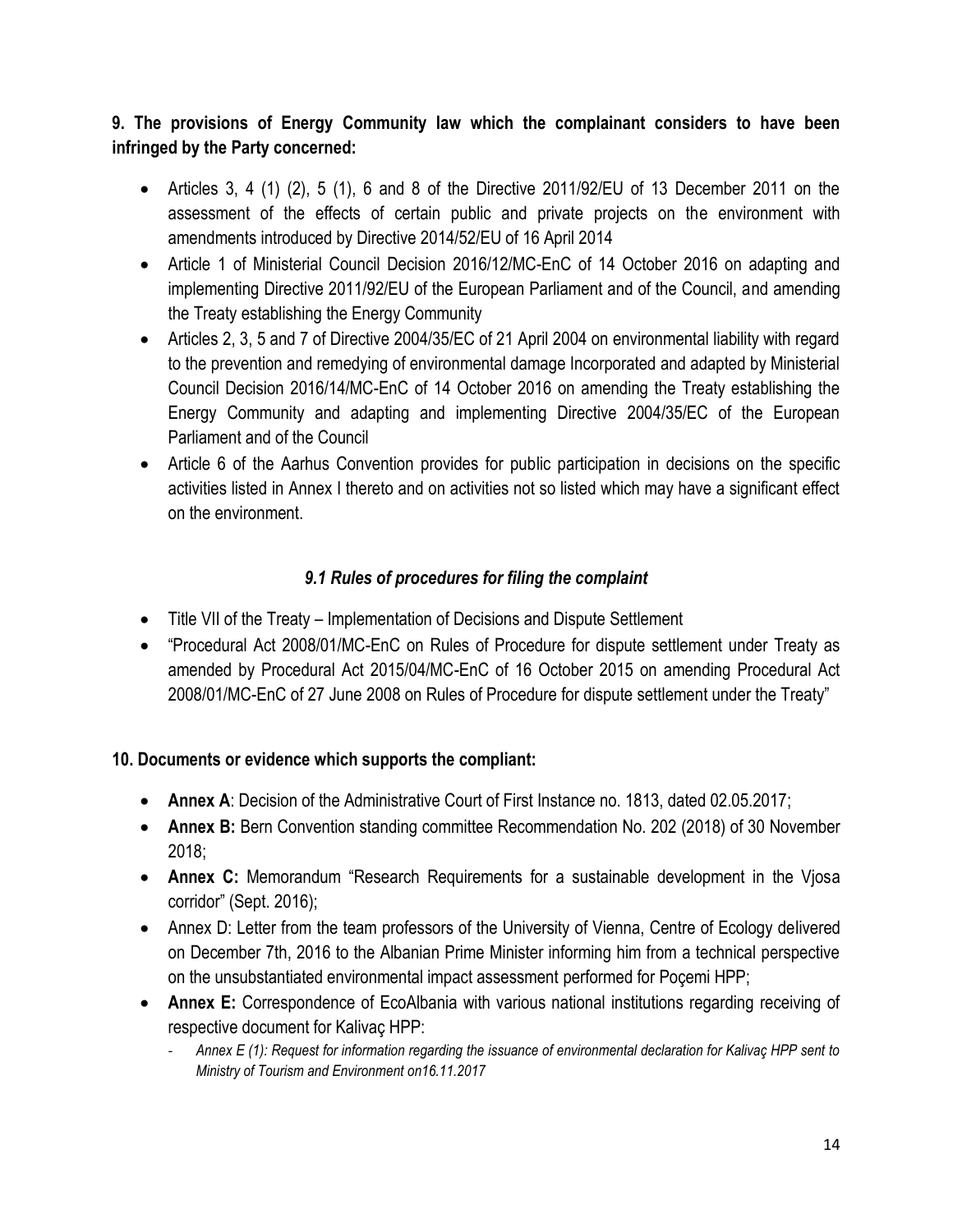- *Annex E (2): Request for Information regarding the issuance of environmental declaration for Kalivaç HPP sent to National Environmental Agency on 16.11.2017*
- *Annex E (3): Request for Information sent to Ministry of Energy and Industry regarding the feasibility study of Kalivaç HPP sent on 16.11.2017*
- *Annex E (4): Request for information regarding the feasibility study of Kalivaç HPP sent to National Agency for Natural resources on 16.11.2017*
- *Annex E (5): Response letter from National Environmental Agency confirming that no EIA or environmental declaration issued on 30.11.2017*
- *Annex E (6): Response letter from National Agency for Natural resources that no feasibility study exists on 20.12.2017*
- *Annex E(7): Response letter from Ministry of Energy and Industry regarding the absence of feasibility study for Kalivaç HPP on 20.12.2017*
- *Annex E (8): Complaint letter against Ministry of Tourism and Environment sent to Commissioner for Data Protection and Information on 09.01.2018*
- *Annex E (9): Complaint letter against Ministry of Energy and Industry sent to Commissioner for Data Protection and Information on 09.01.2018*
- *Annex E (10): Response from Commissioner for Data Protection and Right to Information on 23.02.2018*
- *Annex E (11): Decision of Commissioner for Data Protection and Right to Information against Ministry of Energy and Industry on 24.02.2018*
- *Annex E (12): Second request for information sent to National Environmental Agency on 06.03.2018*
- *Annex E (13): Second response from National Environmental Agency sent on 07.03.2018*
- *Annex E(14): Second letter sent to Commissioner for Data Protection and Right to Information for the execution of the first decision against Ministry of Energy and Industry on 06.03.2018*
- *Annex E (15): Second request for information sent to Ministry of Tourism and Environment on 26.06.2018*
- *Annex E (16): Third request for information regarding EIA on Kalivaç HPP sent to National Environmental Agency on 26.06.2018*
- *Annex E (17): Third request for information sent to Ministry of Energy and Industry regarding feasibility study of Kalivaç HPP sent on 26.06.2018*
- *Annex E (18): Third request for information sent to National Agency for Natural resources regarding feasibility study of Kalivaç HPP sent on 26.06.2018*
- **Annex F:** Decision of the Commissioner for the Right of Information and Personal Data Protection No. 31/6 dated 22.02.2018 ordering and fining the Ministry of Infrastructure and Energy for not disclosing the required information;
- **Annex G:** Concession Contract dated June 8th, 2018 between the Albanian Ministry of Infrastructure and Energy and the joint venture "AYEN- ALB" (a consortium of Albanian company "Fusha sh.p.k" and the Turkish AYEN ENERJI" for the construction of Kalivaç hydropower in a B.O.T form (built-operate-transfer);
- **Annex H:** BOT Concession Agreement no. 2174 Rep. no 755/4 Kol., dated 05.09.2016, with an SPV named "KOVLU ENERGJI" sh.p.k (formed by the union of two Turkish companies "AyenEnerjiŞirketi Anonymous" and "Çinar-San HafriyatNakliyatTurizmInsaat San Ve Tic Ltd.Sti") for building a large dam on the Vjosa River and constructing the Poçem HPP. (However as already explained above this contract, is invalidated as per Administrative Court Decision. Final ruling is to be made by the Administrative Court of Appeal)